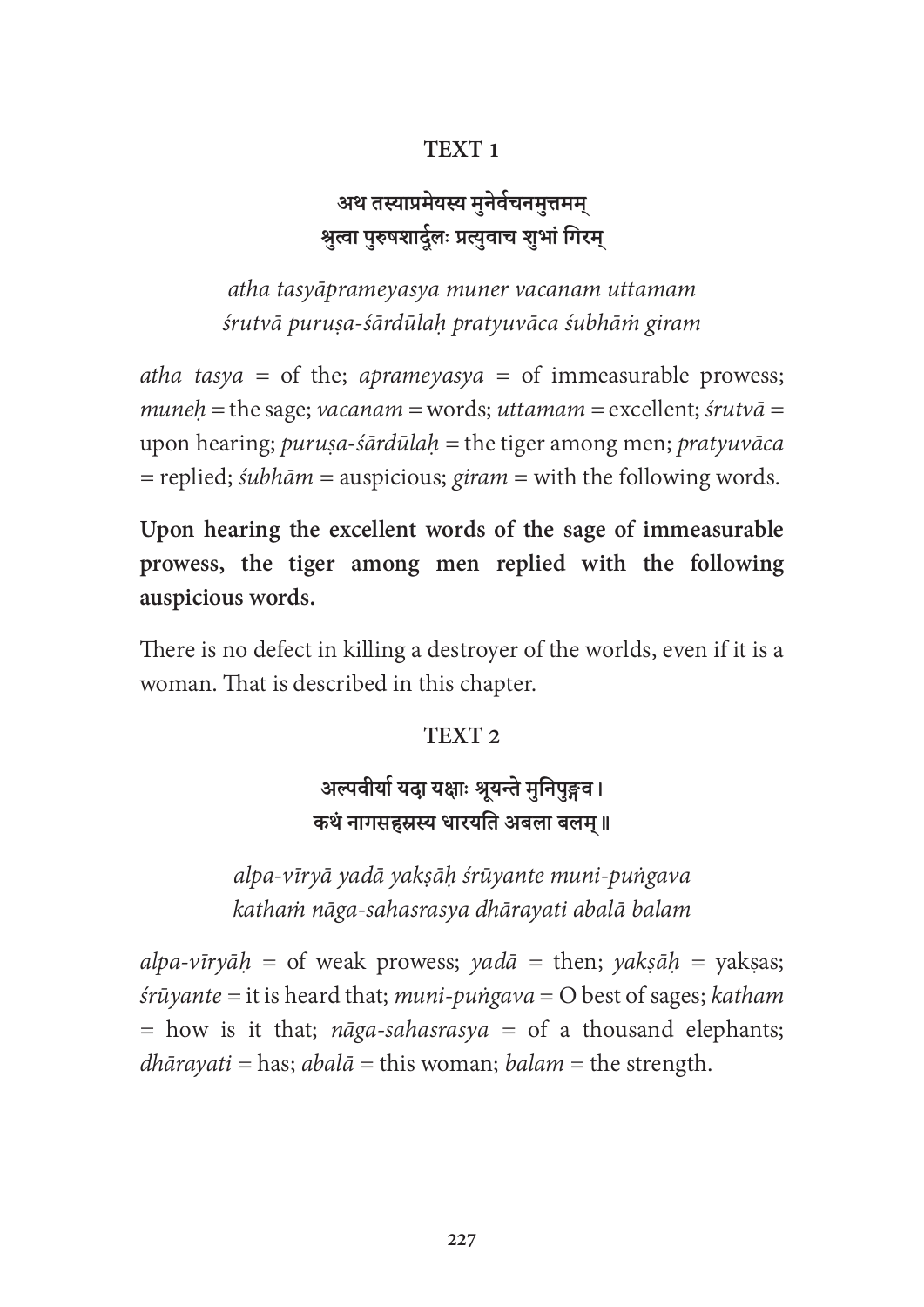O best of sages, it is heard that yakṣas are of weak prowess. Then, how is it that this woman has the strength of a thousand elephants?<sup>1</sup>

#### TEXTS 3-4

### इत्यु उक्तवचनं श्रुत्वा राघवस्यामितौजसः। हर्षयञ्श्लक्ष्णया वाचा सलक्ष्मणमरिन्दमम् ॥

## विश्वामिलोऽब्रवीद्वाक्यं शृणु येन बलोत्तरा। वरदानकृतं वीर्यं धारयत्यबला बलम् ॥

ity ukta-vacanaṁ śrutvā rāghavasyāmitaujasaḥ harṣayañ ślakṣṇayā vācā salakṣmaṇam arindamam

viśvāmitro'bravīd vākyaṁ śṛṇu yena balottarā vara-dāna-kṛtaṁ vīryaṁ dhārayaty abalā balam

*iti ukta-vacanam* = the words spoken; *śrutvā* = hearing; *rāghavasya*  $=$  by Rāghava; *amita-ojasah*  $=$  of unlimited prowess; *harsayan*  $=$ delighting; *ślaksnayā* = sweet; *vācā* = with words; *sa-laksmanam* = and Laksmana; arindamam = that destroyer of foes; viśvāmitrah = Viśvāmitra; *abravīt* = spoke; *vākyam* = the following words; *śrnu* = listen to; yena = how; bala-uttar $\bar{a}$  = became more powerful; vara $d\bar{a}na-krtam =$  given to her by a benediction;  $\bar{v}irvam =$  and prowess;  $dh\bar{a}ray\bar{a}t =$  has;  $abal\bar{a}$  = that woman;  $balam$  = strength.

Hearing the words spoken by Rāghava of unlimited prowess, delighting that destroyer of foes and Laksmana with sweet words, Viśvāmitra spoke the following words. Listen to how that woman became more powerful. She has strength and prowess given to her by a benediction.

<sup>1.</sup> Women are sometimes referred to as abala, "weak," like here.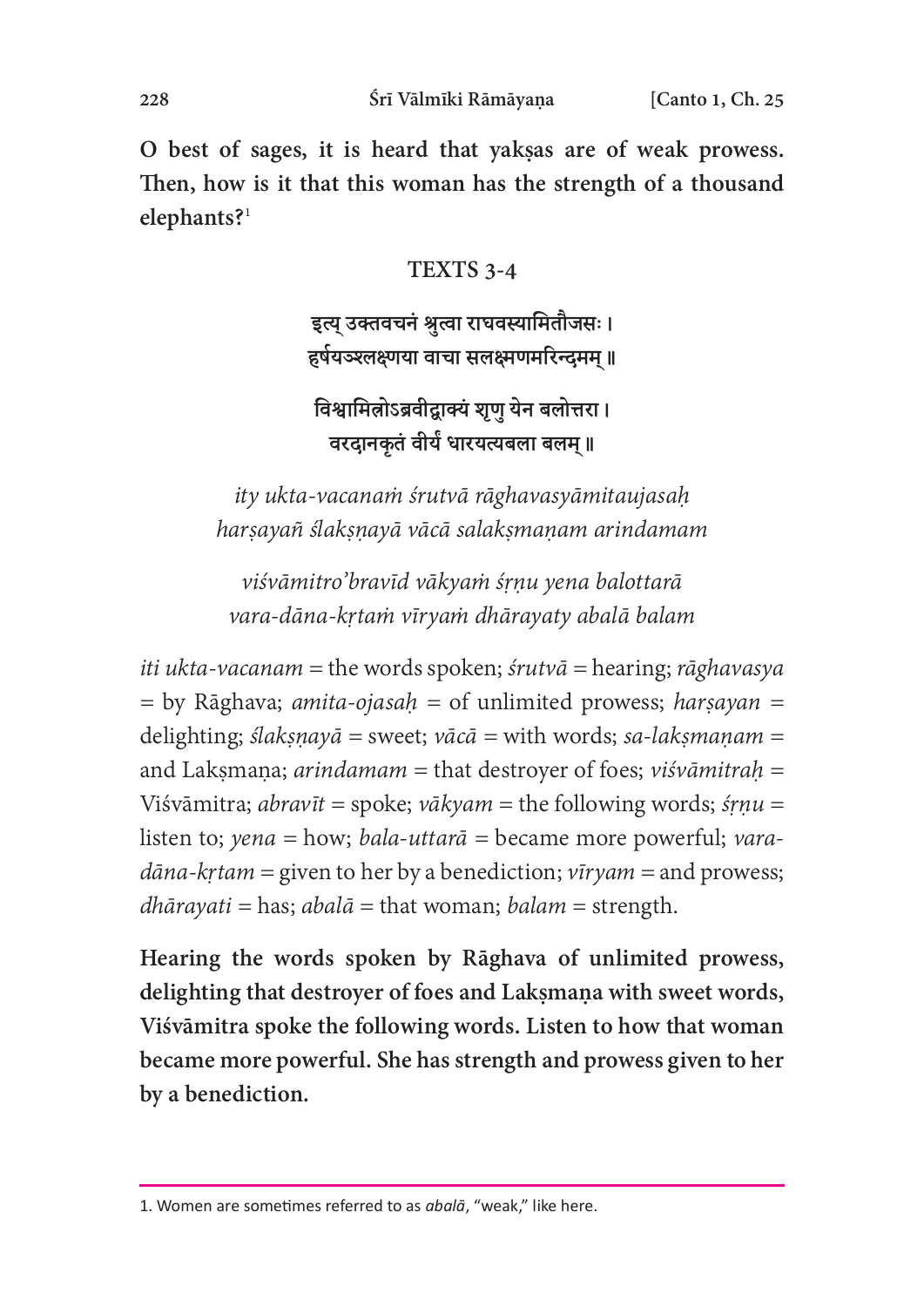Because of the benediction she has received, she has strength (bala) even though she is a woman (abalā).

### TEXT<sub>5</sub>

## पूर्वमासीन्महायक्षः सुकेतुर्नाम वीर्यवान् । अनपत्यः शुभाचारः स च तेपे महत्तपः ॥

pūrvam āsīn mahā-yakṣaḥ suketur nāma vīryavān anapatyaḥ śubhācāraḥ sa ca tepe mahat-tapaḥ

 $p\bar{u}r\bar{v}$  = previously;  $\bar{a}s\bar{t}$  = there was; mahā-yakṣaḥ = a great yakṣa; suketuh = suketu; nāma = named; vīryavān = and powerful; anapatyah = he was childless; *śubha-ācāraḥ* = and of auspicious behavior; sah ca tepe mahat-tapah = he engaged in great austerities.

Previously, there was a great and powerful yakṣa named Suketu. He was childless and of auspicious behavior. He engaged in great austerities.

This is the beginning of a description of how such a benediction was granted.

### TEXT<sub>6</sub>

पितामहस्तु सम्प्रीतस्तस्य यक्षपतेस्तदा। कन्यारत्नं ददौ राम ताटकां नाम नामतः ॥

pitāmahas tu samprītas tasya yakṣa-pates tadā kanyā-ratnaṁ dadau rāma tāṭakāṁ nāma nāmataḥ

pitāmahaḥ tu = Grandfather Brahmā; samprītah = became fully satisfied; tasya = with that; yakṣa-pateh = Lord of the yakṣas; tadā  $=$  then; kanyā-ratnam  $=$  a jewellike daughter; dadau  $=$  he granted;  $r\bar{a}$ ma = O Rāma; tāṭakām = Tāṭakā; nāma = with the name; nāmataḥ well-known.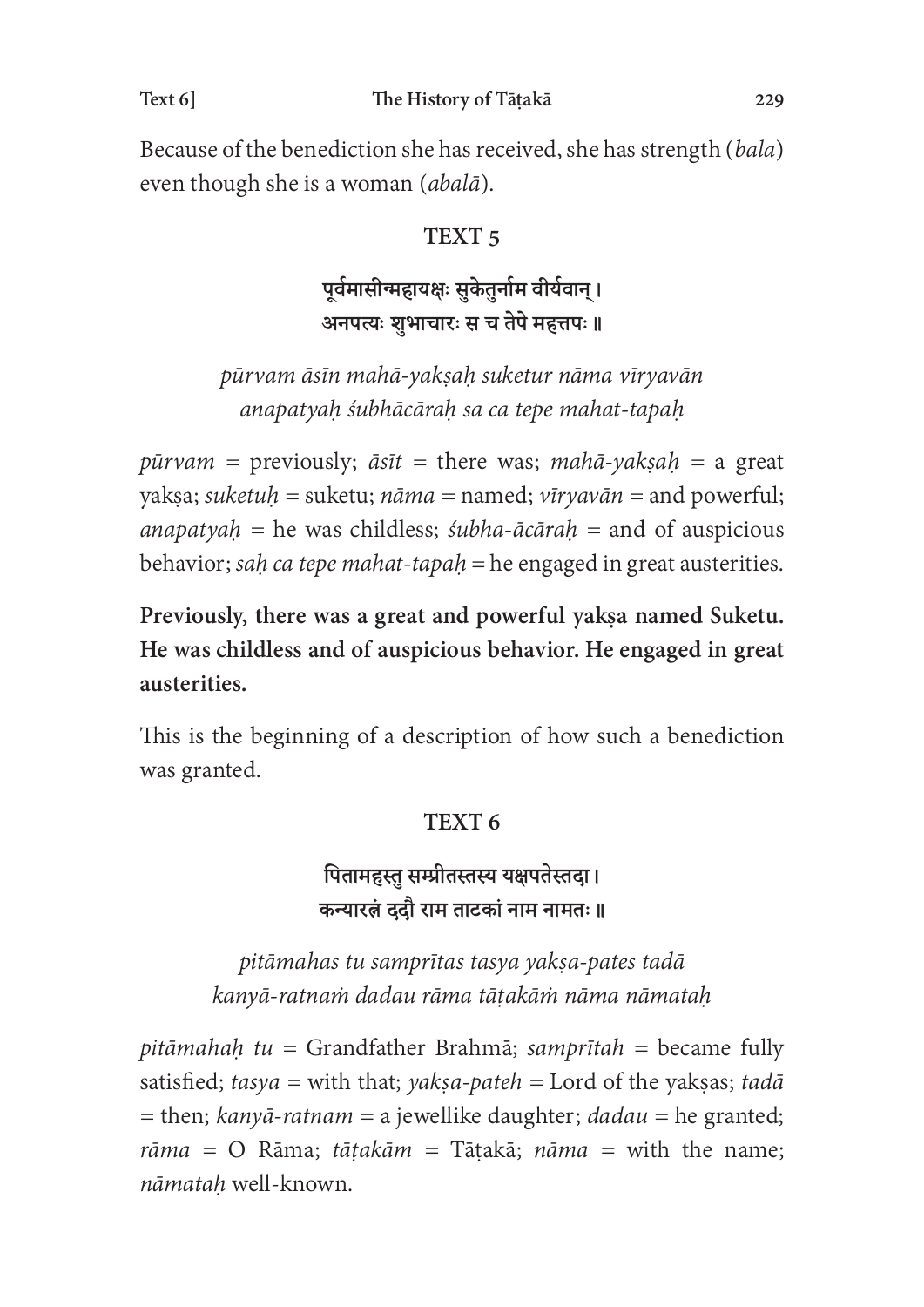Then Grandfather Brahmā became fully satisfied with that Lord of the yakṣas. O Rāma, he granted a jewellike daughter well-known with the name Tāṭakā to Suketu.

#### TEXT<sub>7</sub>

# ददौ नागसहस्रस्य बलं चास्याः पितामहः। न त्वेव पुत्नं यक्षाय दुदौ ब्रह्मा महायशाः ॥

dadau nāga-sahasrasya balaṁ cāsyāḥ pitāmahaḥ na tv eva putraṁ yakṣāya dadau brahmā mahā-yaśāḥ

 $da dau =$ granted; nāga-sahasrasya = of a thousand elephants; balam = the strength;  $ca = also$ ;  $asy\bar{a}h$  = her; pitāmahaḥ = grandfather; na tu eva = but not; putram = a son; yakṣāya = the yakṣa Suketu; dadau = did give to; *brahmā* = Brahmā; *mahā-yaśāḥ* = of great fame

Grandfather Brahmā of great fame also granted her the strength of a thousand elephants but did not give a son to the yakṣa Suketu.

### TEXT<sub>8</sub>

# तां तु जातां विवर्धन्तीं रूपयौवनशालिनीम् । जम्भपत्नाय सन्दाय ददौ भार्यां यशस्विनीम ॥

tāṁ tu jātāṁ vivardhantīṁ rūpa-yauvana-śālinīm jambha-putrāya sundāya dadau bhāryāṁ yaśasvinīm

 $t\bar{a}m$  tu = her; jātām vivardhantīm = when she had grown up; rūpa $yauvana-sālin\bar{m} =$  with beauty, youth; jambha-putrāya = the son of Jambha; sundāya = to Sunda; dadau = he gave in marriage;  $bh\bar{a}ry\bar{a}m =$  as a wife; yaśasvin $\bar{a}m =$  and fame.

When she had grown up with beauty, youth and fame, he gave her to Sunda, the son of Jambha, as a wife in marriage.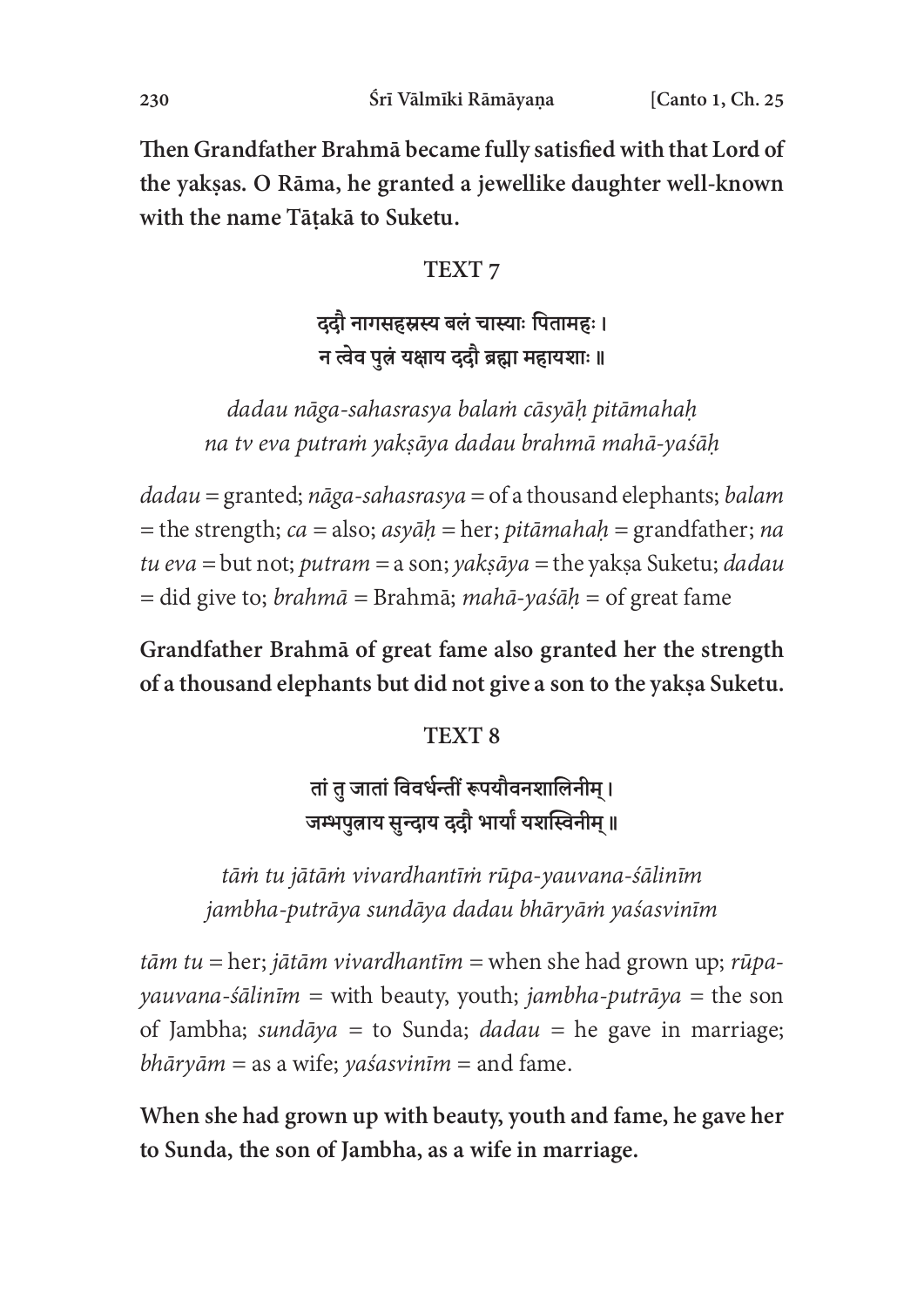#### TEXT<sub>9</sub>

## कस्यचित्त्व अथ कालस्य यक्षी पुत्नम् अजायत। मारीचं नाम दुर्धर्षं यः शापाद्राक्षसोऽभवत् ॥

kasyacit tv atha kālasya yakṣiṇī putram ajāyata mārīcaṁ nāma durdharṣaṁ yaḥ śāpād rākṣaso 'bhavat

kasyacit tu atha kālasya = after some time; yakṣiṇī = that yakṣiṇī; putram = son; ajāyata = gave birth to; mārīcam = Mārīca; nāma = named; *durdharṣam* = an unconquerable; *yaḥ* = who; *śāpāt* = by means of a curse; rāksasah = a rāksasa; abhavat= became.

After some time, that yakṣiṇī gave birth to an unconquerable son named Mārīca who by means of a curse became a rākṣasa.

#### **TEXT 10**

सुन्दे तु निहते राम सागस्त्यं मुनिपुङ्गवम् । ताटका सह पुत्नेण प्रधर्षयितुमिच्छति ॥

sunde tu nihate rāma sāgastyaṁ muni-puṅgavam tātakā saha putrena pradharsayitum icchati

sunde tu = Sunda; nihate = when was killed; rāma = O Rāma; sā  $=$  that; agastyam = Agastya; muni-puṅgavam = the best of sages;  $t\bar{a}$ takā = Tāṭakā; saha putreņa = and her son; pradharṣayitum = to kill; *icchati* = wanted.

### O Rāma, when Sunda was killed, that Tāṭakā and her son wanted to kill Agastya, the best of sages.

How this curse came about is stated now. Sunda was killed by the sage Agastya.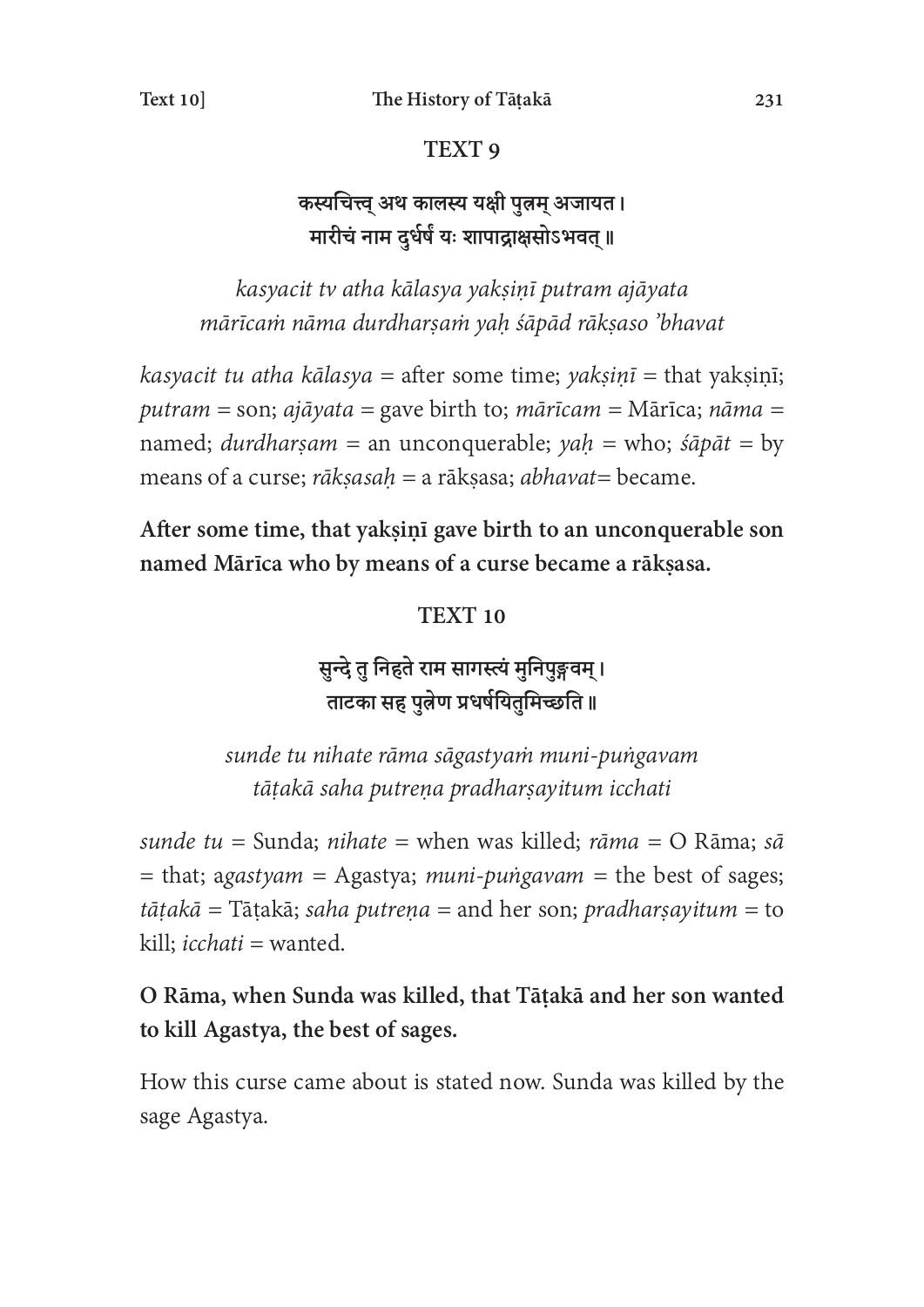#### **TEXT 11**

### भक्षार्थं जातसम्रम्भा गर्जन्ती साभ्यधावत ॥

bhakṣārthaṁ jāta-samrambhā garjantī sābhyadhāvata

bhakṣa-artham = to eat him up; jāta-samrambhā = her anger aroused because of the death of her husband;  $\gamma$  garjant $\bar{i}$  = roaring all the while;  $s\bar{a}$  = she; *abhyadhāvata* = then attacked Agastya.

Her anger aroused because of the death of her husband, she then attacked Agastya to eat him up, roaring all the while.

#### **TEXT 12**

## आपतन्तीं त तां दृष्टा अगस्त्यो भगवानषिः । राक्षसत्वं भजस्वेति मारीचं व्याजहार सः ॥

āpatantīṁ tu tāṁ dṛṣṭvā agastyo bhagavān ṛṣiḥ rākṣasatvaṁ bhajasveti mārīcaṁ vyājahāra saḥ

 $\bar{a}$ patantīm tu tām = her approaching him;  $\frac{dy}{dx} =$  seeing; agastyaḥ  $=$  Agastya; *bhagavān*  $=$  greatly powerful; *rṣiḥ*  $=$  sage; *rākṣasatvam*  $=$ a rāksasa; *bhajasva iti* = may you become; *mārīcam* = at Mārīca;  $v\nu\bar{\nu}$ ajahāra = uttered a curse; sah = the.

Seeing her approaching him, the greatly powerful sage Agastya uttered a curse at Mārīca, "May you become a rākṣasa."

### **TEXT 13**

#### अगस्त्यः परमक्रद्धस्ताटकामपि शप्तवान् ॥

agastyaḥ parama-kruddhas tāṭakām api śaptavān

 $a$ gastya $h =$ Agastya; parama-kruddha $h =$ extremely angry; tāṭakām  $=$  Tāṭakā; *api* = also; *śaptavān* = cursed as follows.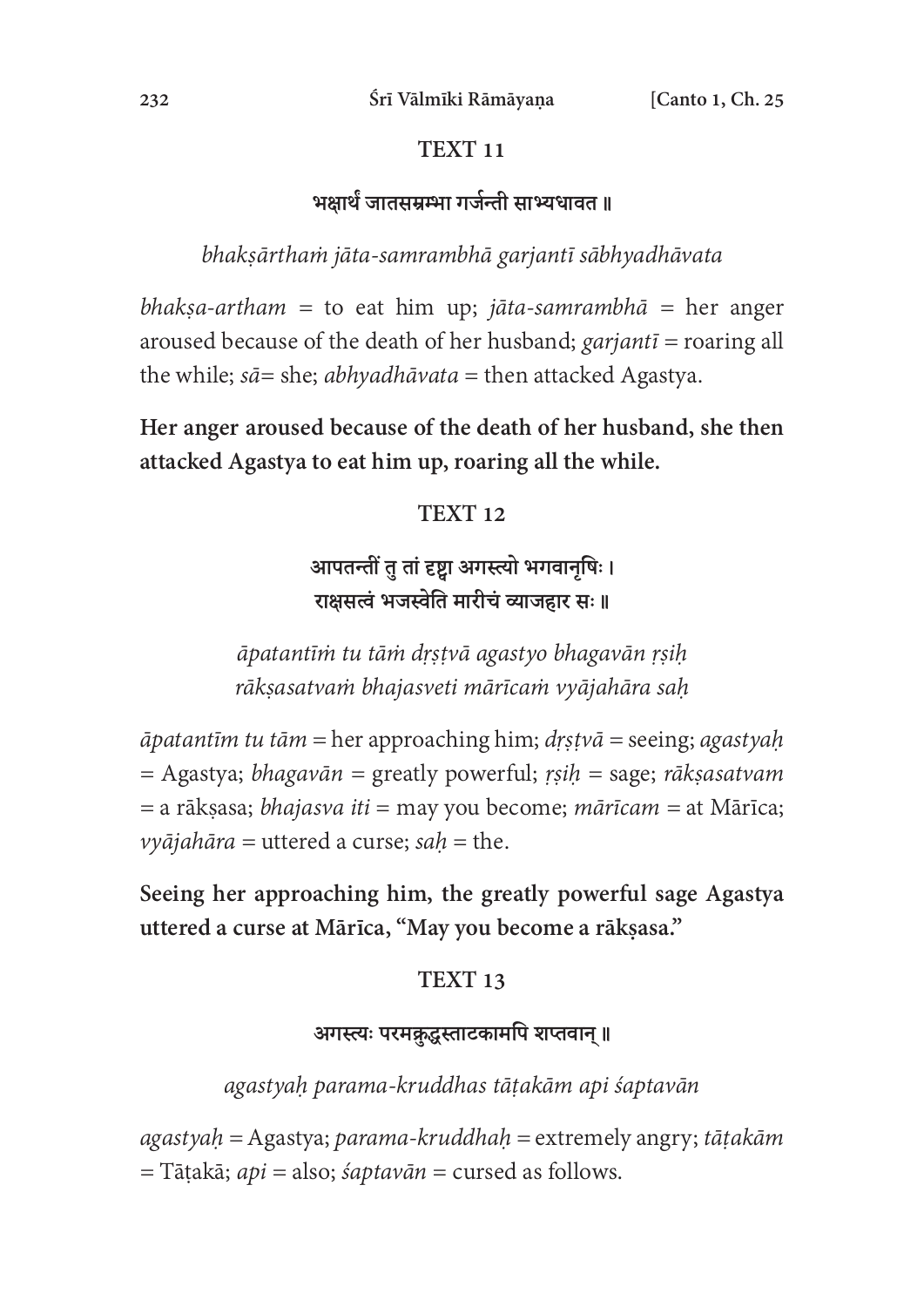Extremely angry, Agastya also cursed Tāṭakā as follows.

#### **TEXT 14**

## पुरुषादी महायक्षी विरूपा विकृतानना। इदं रूपं विहायाथ दारुणं रूपमस्तु ते ॥

puruṣādī mahā-yakṣiṇī virūpā vikṛtānanā idaṁ rūpaṁ vihāyātha dāruṇaṁ rūpam astu te

puruṣa-ādī = a man-eater; mahā-yakṣiṇī = O great yakṣiṇī; virūpā  $=$  with deformed appearance; *vikṛta-ānanā*  $=$  and a distorted face; *idam rūpam* = your beautiful form; *vihāya* = abandoning; *atha*  $d\bar{a}ruņam = a$  terrible;  $riipam = body$ ;  $astu$  te = may you have.

O great yakṣiṇī, abandoning your beautiful form, may you become a man-eater with deformed appearance and a distorted face. May you have a terrible body!

#### **TEXT 15**

# सैषा शापकृतामर्षा ताटका क्रोधमूर्छिता। देशमत्सादयत्येनमगस्त्यचरितं शभम॥

saiṣā śāpa-kṛtāmarṣā tāṭakā krodha-mūrchitā deśam utsādayaty enam agastya-caritaṁ śubham

 $s\bar{a} e s\bar{a}$  = that;  $\dot{s} \bar{a} p a$ - $k r t a$ -amars $\bar{a}$  = filled with indignation because of the curse; tātakā = Tātakā; krodha-mūrchitā = became overcome by anger;  $de\sin =$  place; utsādayati = she destroyed; enam = this;  $a$ gastya-caritam = where the sage Agastya lived; *śubham* = this auspicious.

Filled with indignation because of the curse, that Tāṭakā became overcome by anger. She destroyed this auspicious place where the sage Agastya lived.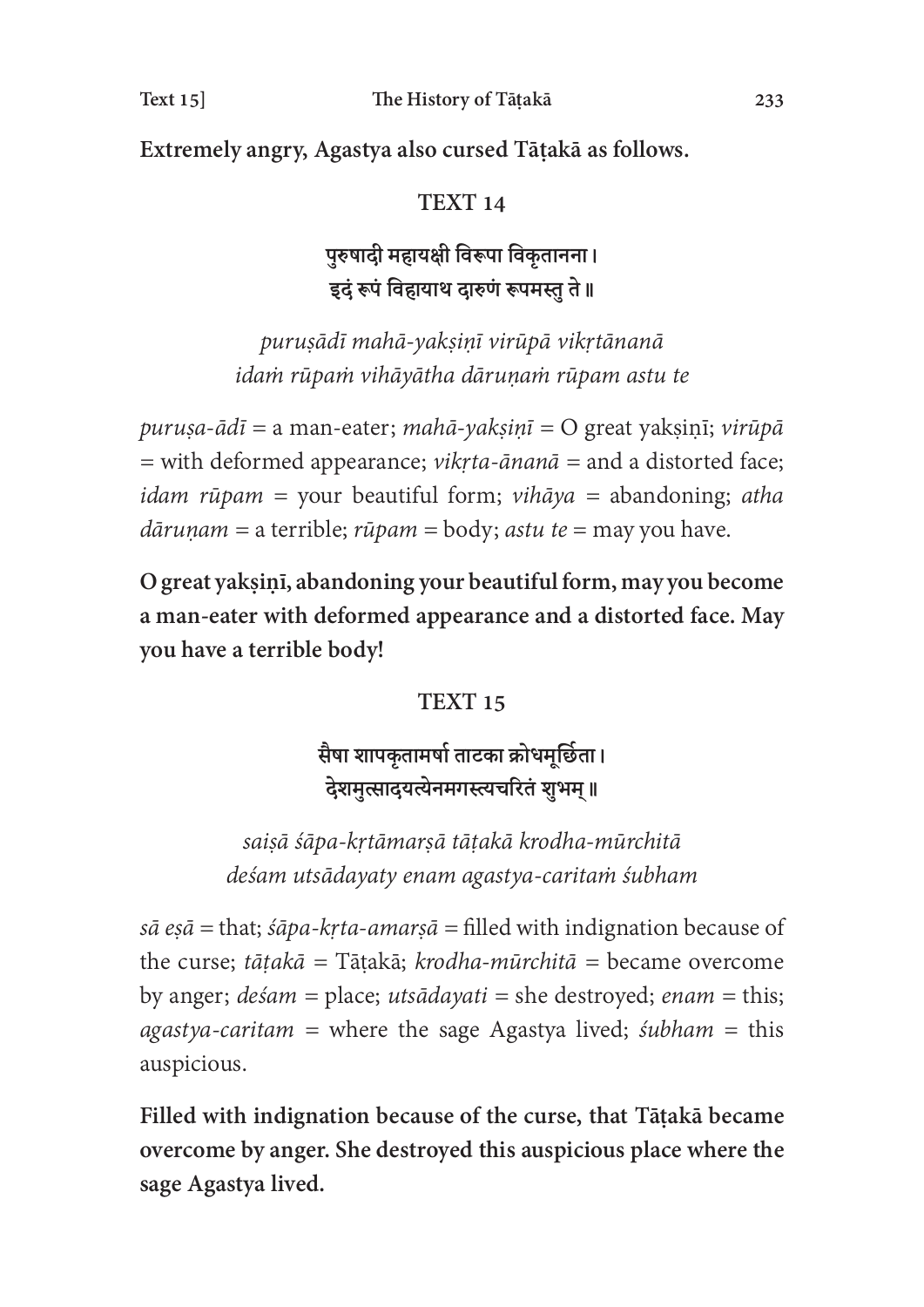#### **TEXT 16**

# एनां राघव दुर्वृत्तां यक्षीं परमदारुणाम् । गोब्राह्यणहितार्थाय जहि दुष्टपराक्रमाम् ॥

enāṁ rāghava durvṛttāṁ yakṣīṁ parama-dāruṇām go-brāhmaṇa-hitārthāya jahi duṣṭa-parākramām

enām = this; rāghava = O descendant of Raghu; durvrttām = evil; yakṣīm = yakṣiṇī; parama-dāruṇām = she is extremely cruel; go-brāhmaṇa-hita-arthāya = for the welfare of the cows and brāhmaṇas; jahi = destroy; duṣṭa-parākramām = and of evil strength.

### O descendant of Raghu, for the welfare of the cows and brāhmaṇas destroy this evil yakṣiṇī. She is extremely cruel and of evil strength.

NOTE. Śrīla Prabhupāda notes in his purport to Bhagavad-gītā 14.6, "Brāhmaṇas are the symbol of spiritual education, and cows are the symbol of the most valuable food; these two living creatures, the brāhmaṇas and the cows, must be given all protection—that is real advancement of civilization. In modern human society, spiritual knowledge is neglected, and cow killing is encouraged. It is to be understood, then, that human society is advancing in the wrong direction and is clearing the path to its own condemnation. A civilization which guides the citizens to become animals in their next lives is certainly not a human civilization."

#### **TEXT 17**

# न ह्यू एनां शापसंस्पृष्टां कश्चिदुत्सहते पुमान् । तिहन्तुं त्रिषु लोकेषु त्वामृते रघुनन्दन ॥

na hy enāṁ śāpa-saṁspṛṣṭāṁ kaścid utsahate pumān nihantum trisu lokesu tvām rte raghu-nandana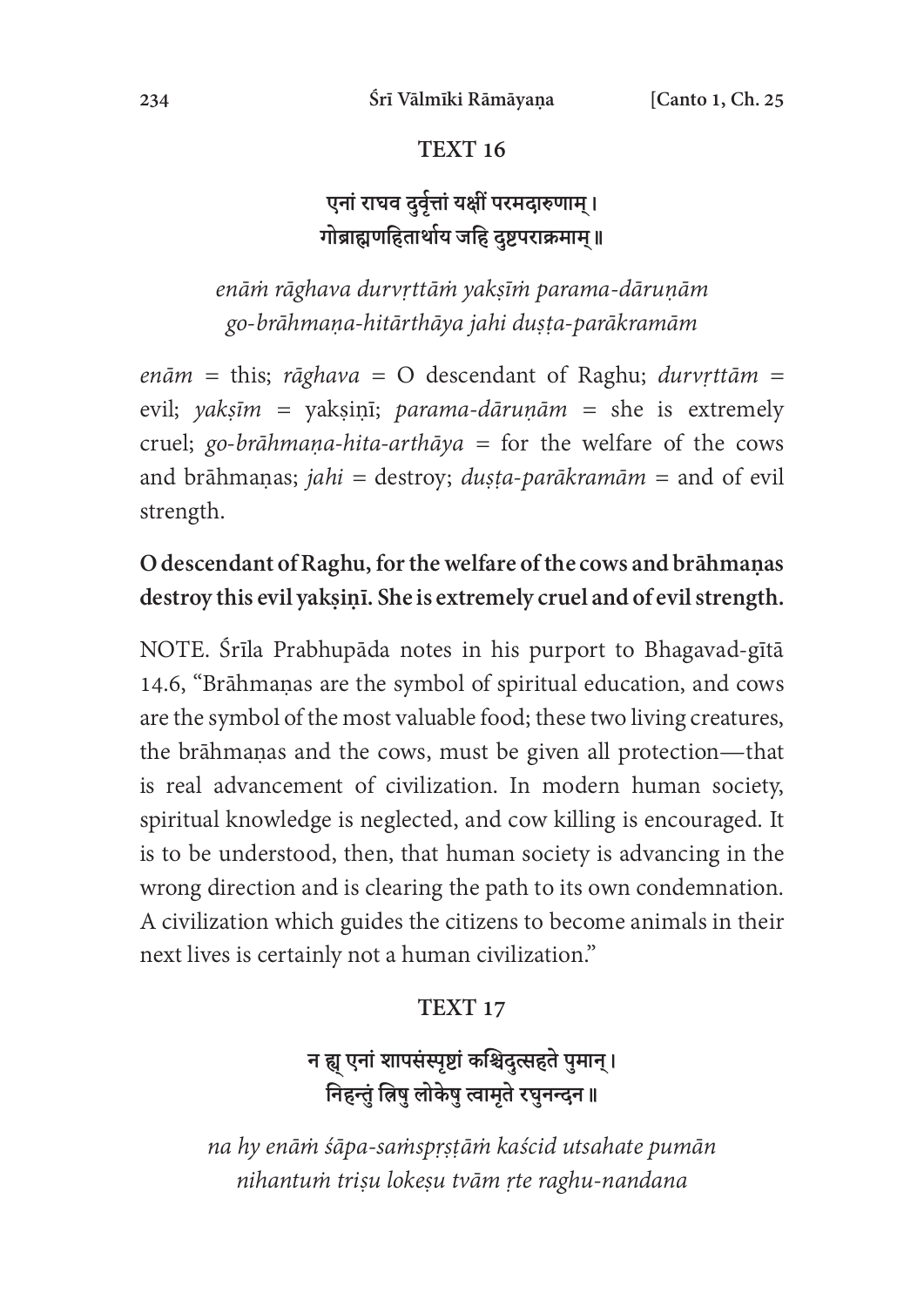na  $hi = no$ ; enām = this; śāpa-samsprṣṭām = cursed woman; kaścit utsahate = is capable;  $pum\bar{a}n = man$ ;  $nihantum = of killing$ ; trișu = in the three; *lokesu* = worlds; *tvām* = You; *rte* = except; *raghu* $nandana = O$  beloved child of the Raghus.

O beloved child of the Raghus, except You, no man in the three worlds is capable of killing this cursed woman.

### **TEXT 18**

न हि ते स्त्रीवधकृते घृणा कार्या नरोत्तम। चातुर्वर्ण्यहितार्थाय कर्तव्यं राजसूनुना ॥

na hi te strī-vadha-kṛte ghṛṇā kāryā narottama cāturvarṇya-hitārthāya kartavyaṁ rāja-sūnunā

na hi = not; te = You; strī-vadha-kṛte = with this activity of killing a woman; ghṛṇā kāryā = should be disgusted; nara-uttama = O prince; cāturvarṇya-hita-arthāya = for the welfare of the four varnas; kartavyam = is dutybound to do so; rāja-sūnunā = for a prince.

O prince, You should not be disgusted with this activity of killing a woman, for a prince is dutybound to do so for the welfare of the four varnas.

### **TEXT 19**

### नृशंसमनृशंसं वा प्रजारक्षणकारणात् । पातकं वा सदोषं वा कर्तव्यं रक्षता सताम् ॥

nṛśaṁsam anṛśaṁsaṁ vā prajā-rakṣaṇa-kāraṇāt pātakaṁ vā sadoṣaṁ vā kartavyaṁ rakṣatā satām

 $nr\sin\sin\theta$  = whether it is cruel; anrsam  $v\bar{a}$  = or not; prajārakṣaṇa-kāraṇāt = and for the protection of the citizens; pātakam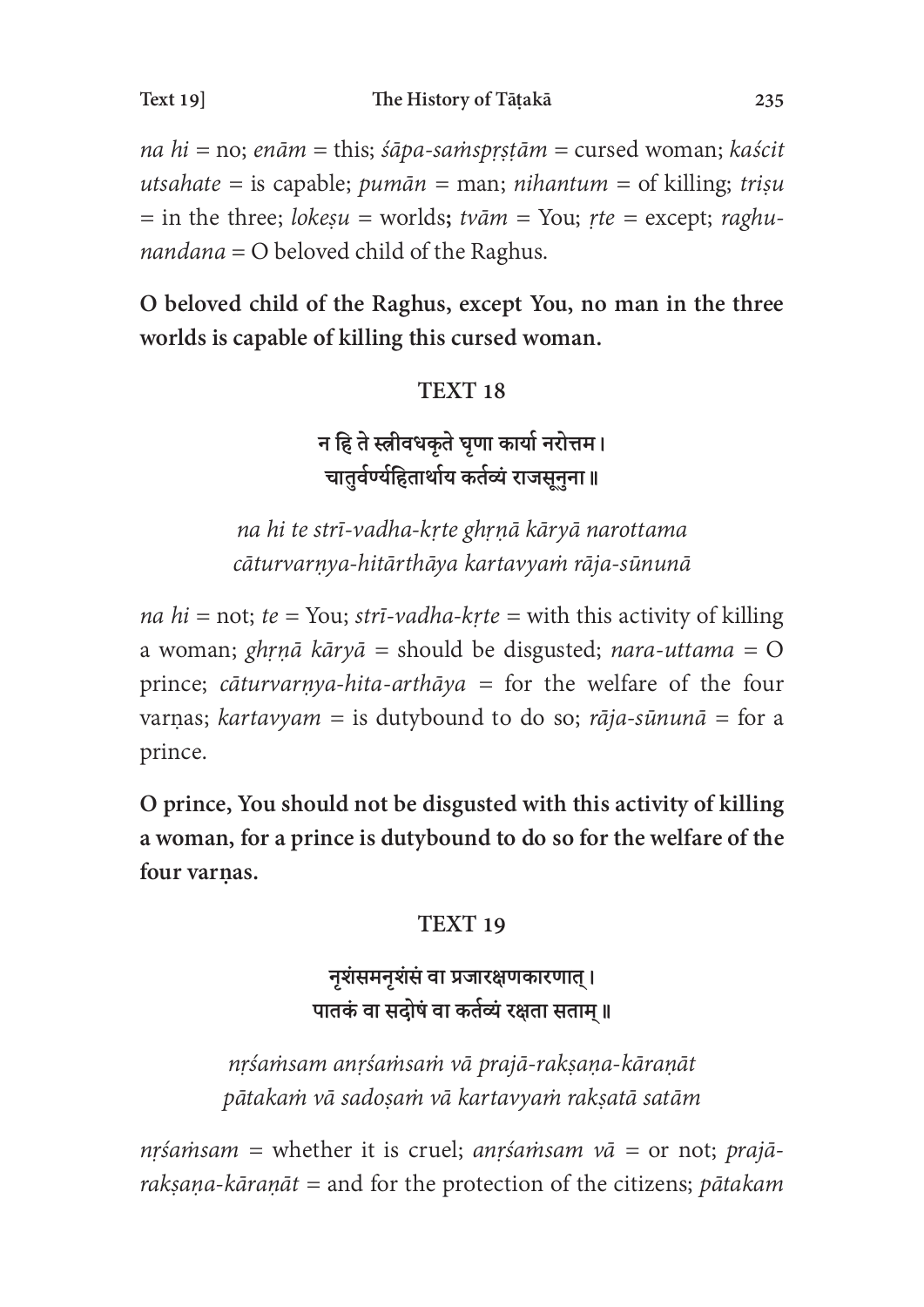$v\bar{a}$  = whether it causes others to fall; sadoṣam  $v\bar{a}$  = whether it is reproached;  $k$ artavyam = [a prince] is dutybound to carry out his duty; *rakṣatā* = while protecting; *satām* = the saints.

[A prince] is dutybound, while protecting the saints and for the protection of the citizens, to carry out his duty whether it is cruel or not, whether it causes others to fall or whether it is reproached.

#### **TEXT 20**

राज्यभारनियुक्तानामेष धर्मः सनातनः । अधर्म्यां जहि काकुत्स्थ धर्मो ह्यस्यां न विद्यते ॥

rājya-bhāra-niyuktānām eṣa dharmaḥ sanātanaḥ adharmyāṁ jahi kākutstha dharmo hy asyāṁ na vidyate

 $r\bar{a}$ jya-bhāra-niyuktānām = of those entrusted with the responsibility of maintaining a kingdom;  $e \sinh \theta = \sinh \theta$  = the dharma; sanātanah = eternal; adharmyām = this sinful woman; jahi = destroy;  $k\bar{a}kutstha = O$  Kākutstha (descendant of Kākutstha); dharmaḥ hi = piety;  $asy\bar{a}m = \text{in her}$ ; na vidyate = there is no.

This is the eternal dharma of those entrusted with the responsibility of maintaining a kingdom. O Kākutstha, destroy this sinful woman. There is no piety in her.

#### **TEXT 21**

### श्रूयते हि पुरा शक्रो विरोचनसुतां नृप। पृथिवीं हन्तुमिच्छतीं मन्थरामभ्यसुदयत् ॥

śrūyate hi purā śakro virocana-sutāṁ nṛpa pṛthivīṁ hantum icchatīṁ mantharām abhyasūdayat

 $\delta r \bar{u}$  yate hi = it is learnt that; pur $\bar{a}$  = previously;  $\delta \alpha k$ rah = Indra; virocana-sutām = the daughter of Virocana;  $nrpa = O$  king;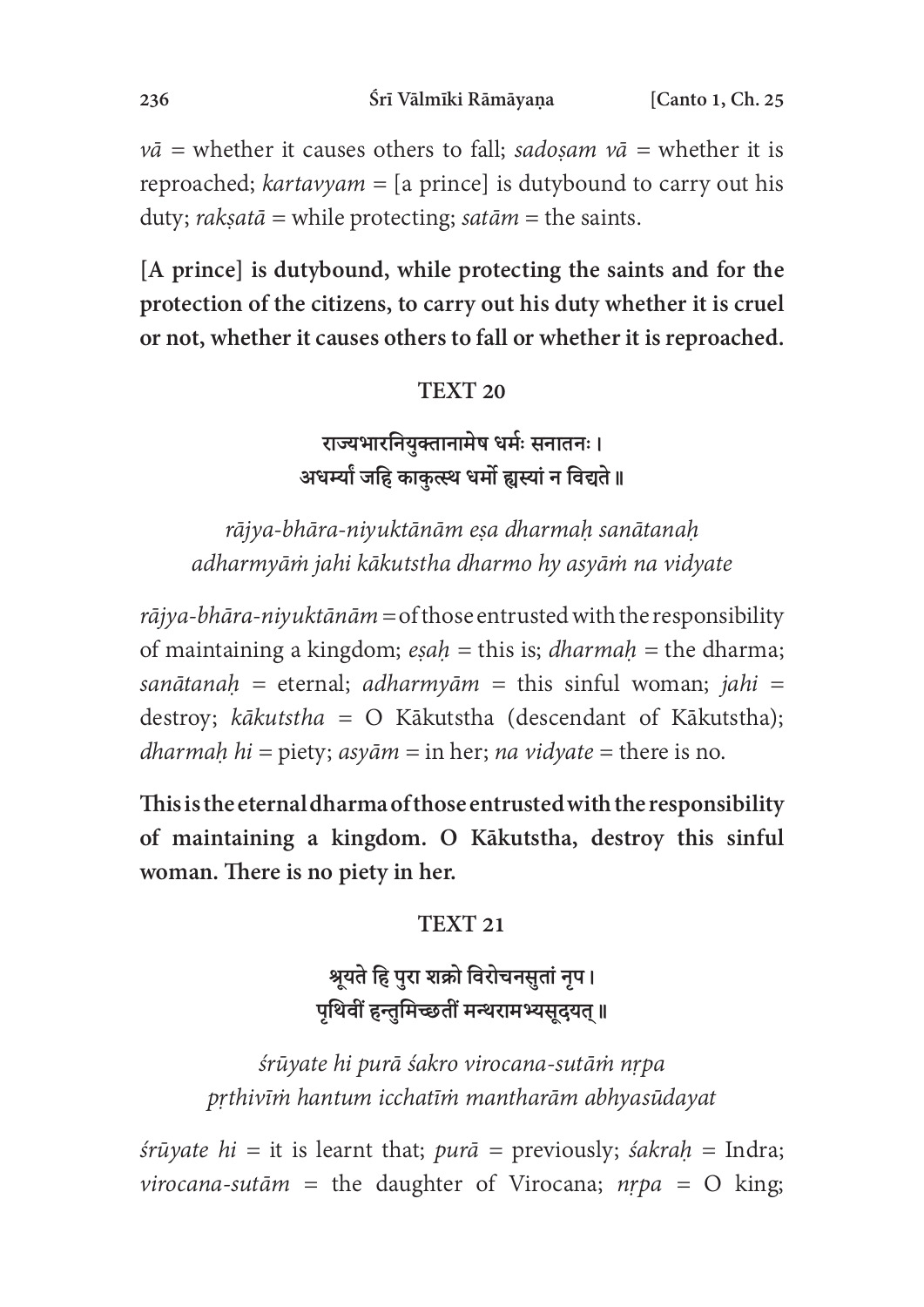prthivīm = the earth; hantum = to destroy; icchatīm = when she desired; mantharām = named Mantharā; abhyasūdayat = killed.

## O king, it is learnt that previously Indra killed the daughter of Virocana named Mantharā when she desired to destroy the earth.

Viśvāmitra then relates two histories to illustrate that such women should be killed.

### **TEXT 22**

# विष्णुना च पुरा राम भृगुपत्नी दृढव्रता। अनिन्द्रं लोकमिच्छन्ती काव्यमाता निषुदिता ॥

viṣṇunā ca purā rāma bhṛgu-patnī dṛḍha-vratā anindraṁ lokam icchantī kāvya-mātā niṣūditā

*viṣṇunā ca* = by Lord Viṣṇu; *purā* = previously; *rāma* = O Rāma; bhrgu-patnī = Bhrgu's wife; drdha-vratā = a lady of firm vows; anindram = devoid of Indra; lokam = the world; icchant $\overline{i}$  = when she desired to make;  $k\bar{a}vya-m\bar{a}t\bar{a}$  = and Śukra's mother; niṣūditā = was killed.

O Rāma, previously Bhṛgu's wife and Śukra's mother, a lady of firm vows, was killed by Lord Visnu when she desired to make the world devoid of Indra.

This history is revealed in Matsya Purāṇa. When her son Śukra performed austerities in front of Rudra to teach the demigods, the asuras, tormented by the demigods, took shelter of Bhrgu's wife. She then prepared to kill the demigods in order to protect the asuras. Then, Lord Viṣṇu, upon being entreated by Indra, appeared and cut off her head.